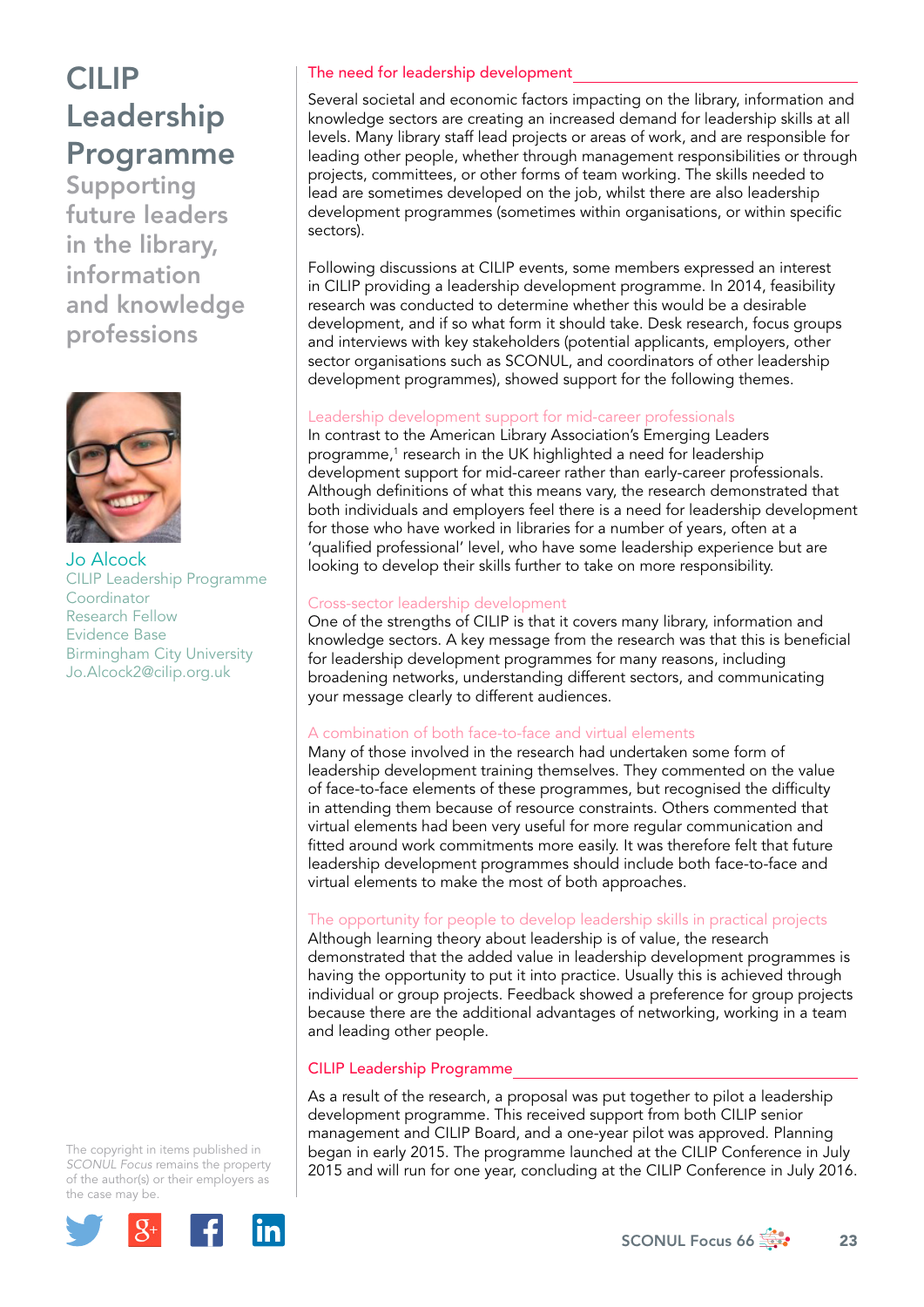# CILIP Leadership Programme

Supporting future leaders in the library, information and knowledge professions

#### **Participants**

The programme received applications from CILIP members in various sectors and types of roles. Following a selection process (based on criteria outlined in the application), places were offered to 21 applicants, twenty of whom were in a position to accept their place. A few months into the programme, one withdrew because other commitments. There are currently 19 active participants on the programme, including staff from academic libraries, public libraries, health libraries, school libraries, commercial organisations, and membership organisations. Some of the group are working towards a level of CILIP Professional Registration (Chartership or Fellowship), and many are revalidating.

## Programme elements

The CILIP Leadership Programme includes a number of different elements, outlined below. CILIP's VLE is used to support programme communication, both for the dissemination of information to participants to enable them to work on the programme, and to facilitate discussion between participants.

## 1. Face-to-face workshops

Over the course of the programme, four face-to-face workshops bring the full group together. These have been an opportunity for the group to get to know each other, and to learn through workshops. The focus of the workshops has been active, with participants being involved in practical exercises and sharing their experiences to help each other learn. Topics covered in workshops have included leadership styles, governance, change management and communication.

## 2. Online activities

When there is no face-to-face workshop, there are online activities, which have included reading, webinars, videos and work on the CILIP VLE. Participants are encouraged to reflect on them and share with the rest of the group via the discussion forum in the CILIP VLE. Topics covered in these activities have included leadership theories, strategic planning, stakeholder analysis and advocacy.

## 3. Group projects

CILIP Regional Member Networks and Special Interest Groups were invited to propose projects that would support development of leadership skills. Four projects were selected, and participants were invited to select the project they would like to work on. The project group size varies (partly due to the scope of the project) from two to seven participants. The focus of the projects also varies, but each includes communicating with stakeholders, strategic thinking and evaluation, strategic planning, and change management as well as project management and reporting.

## 4. Personal development plans

At the beginning of the programme, participants completed a self-analysis using the CILIP Professional Knowledge and Skills Base2 (particularly focusing on areas of relevance to leadership) and reflected on areas they would like to develop over the course of the programme. They completed the same exercise at the mid-point of the programme, and will reflect on their progress and future plans at the end of the programme. The aim is to encourage participants to consider how to apply what they are learning in the programme, and how to focus their experience on the areas they are particularly interested in developing.

## Programme support

I coordinate the programme with support from CILIP staff, who are involved the planning and administration. CILIP members have also volunteered their time to support the programme, either by providing content, supporting the group projects, or assisting with the participant selection process. The programme is

The copyright in items published in *SCONUL Focus* remains the property of the author(s) or their employers as the case may be.